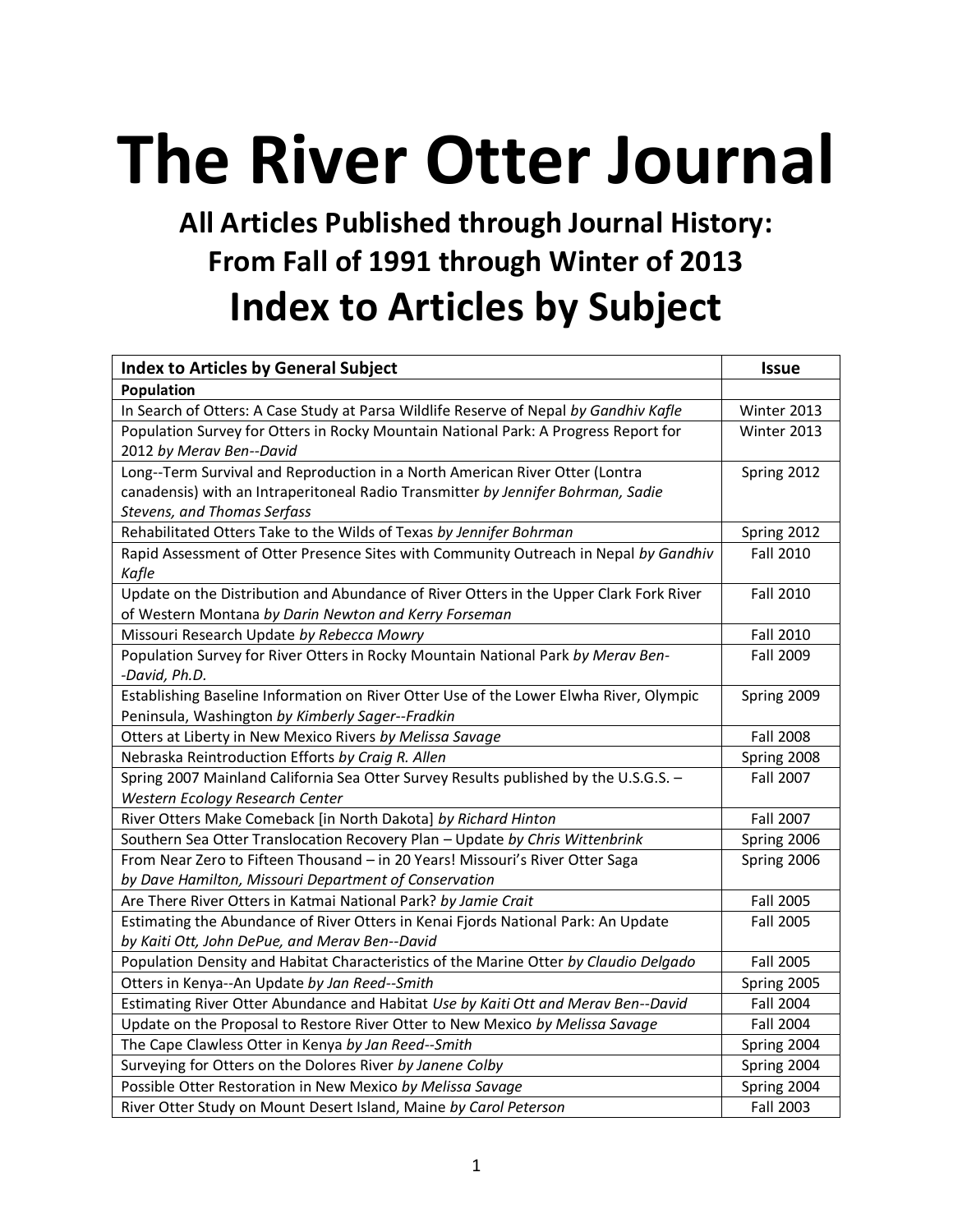| River Otter Survey of the San Juan Drainage by Paul J. Polechla Jr.                     | <b>Fall 2002</b> |
|-----------------------------------------------------------------------------------------|------------------|
| RowRowRow Your Boat, Gently Down "the Green" by Jon Haschke and Merav Ben-              | <b>Fall 2002</b> |
| -David                                                                                  |                  |
| Why Do River Otters Inhabiting Marine Environments Live in Groups? by Gail Blundell     | Spring 2002      |
| Can River Otters Naturally Recolonize the Grand Canyon? by Merav Ben--David             | Spring 2002      |
| Update on African Otters by Jo Thompson                                                 | <b>Fall 2001</b> |
| The River Otter in Missouri by Glenn D. Chambers                                        | <b>Fall 2001</b> |
| Grand Canyon River Otter Reintroduction Program Good Will Ambassador! by "Noah,"        | <b>Fall 2000</b> |
| (as told to Tracy Johnston)                                                             |                  |
| Splash in the Grand Canyon by Lissa Margetts                                            | <b>Fall 2000</b> |
| Status of Southwest River Otters, Lontra Canadensis Sonora, in the Colorado River       | <b>Fall 2000</b> |
| through Grand Canyon National Park by Lee Ann Compton                                   |                  |
| Otters in Asia, An International Workshop by Jan Reed-- Smith                           | Spring 2000      |
| The Hairy--Nosed Otter in Thailand by Paul Yoxon                                        | Spring 2000      |
| Africa's Most Elusive Otter by Jo Thompson                                              | Spring 2000      |
| Mexican Otters by Joseph A. Davis                                                       | Spring 2000      |
| Indiana River Otter Reintroduction Program - 1999 by Scott A. Johnson, Kim A. Berkley,  | Spring 2000      |
| and Charlie Jones                                                                       |                  |
| Research Summary by Judy Berg. Population. Spring 1998                                  | Spring 1998      |
| Otter Reintroduction Problems by Tracy Johnston.                                        | <b>Fall 1996</b> |
| Ban on Leghold Traps by Carol Peterson.                                                 | <b>Fall 1996</b> |
| Abstracts from papers presented at the "Nearctic River Otter Symposium" held in         | <b>Fall 1994</b> |
| conjunction with the "First Annual Conference of the Wildlife Society" in Albuquerque,  |                  |
| NM by Judy Berg and Leslie Malville Ellwood.                                            |                  |
| Mitigating for Lost River Otter Habitat in Idaho: Clearwater River Otter Research       | <b>Fall 1994</b> |
| Completed by Curt Mac                                                                   |                  |
| Mitigating for Lost River Otter Habitat in Idaho by Curt Mac.                           | <b>Fall 1993</b> |
| A Review of the Nearctic River Otter (Lontra canadensis) in Southwestern North America: | <b>Fall 1993</b> |
| Ethnography, Distribution, Ecology, and Taxonomy by Paul Polechla.                      |                  |
| Update on River Otter reintroduction in Rocky Mountain National Park, Colorado by       | <b>Fall 1992</b> |
| Dave R. Stevens                                                                         |                  |
| Other Otters of the World by Cori Cleveland                                             | Fall 1991        |
| Current Threats to Otters by Paul Polechla.                                             | Fall 1991        |
| Historical Background: Distribution on maps, population Status by Paul Polechla.        | Fall 1991        |
| Nation-Wide River Otter Database by Unknown. This is a note that the River Otter        | Fall 1991        |
| Alliance is to maintain such a database.                                                |                  |

| Diet & Feeding, Behaviors, and Tracking                                               | <b>Issue</b>     |
|---------------------------------------------------------------------------------------|------------------|
| Evaluating the Relationship Between River Otters and River Otter Latrines by Samantha | Winter 2013      |
| K. Carpenter, Nohra Mateus--Pinella, Katie Monick, and Michelle L. Green              |                  |
| Evaluating the Relationship Between River Otters and River Otter Latrines by Samantha | Winter 2013      |
| K. Carpenter et al                                                                    |                  |
| Diet and Activity of River Otters (Lontra canadensis) Based on Season and Ecosystems  | Winter 2013      |
| by Hilary Cosby                                                                       |                  |
| Yellowstone's Otters are No Match for Invasive Lake Trout by Jennifer Bohrman         | Spring 2012      |
| Otter Enrichment by Jennifer Bohrman                                                  | Spring 2012      |
| The Effects of Environmental Enrichment on a Stereotyped Swimming Pattern for North   | Spring 2010      |
| American River Otters by Kenneth Nelson                                               |                  |
| Fish Bones and Scat Piles: Otters in the Wild by Carol Peterson                       | <b>Fall 2009</b> |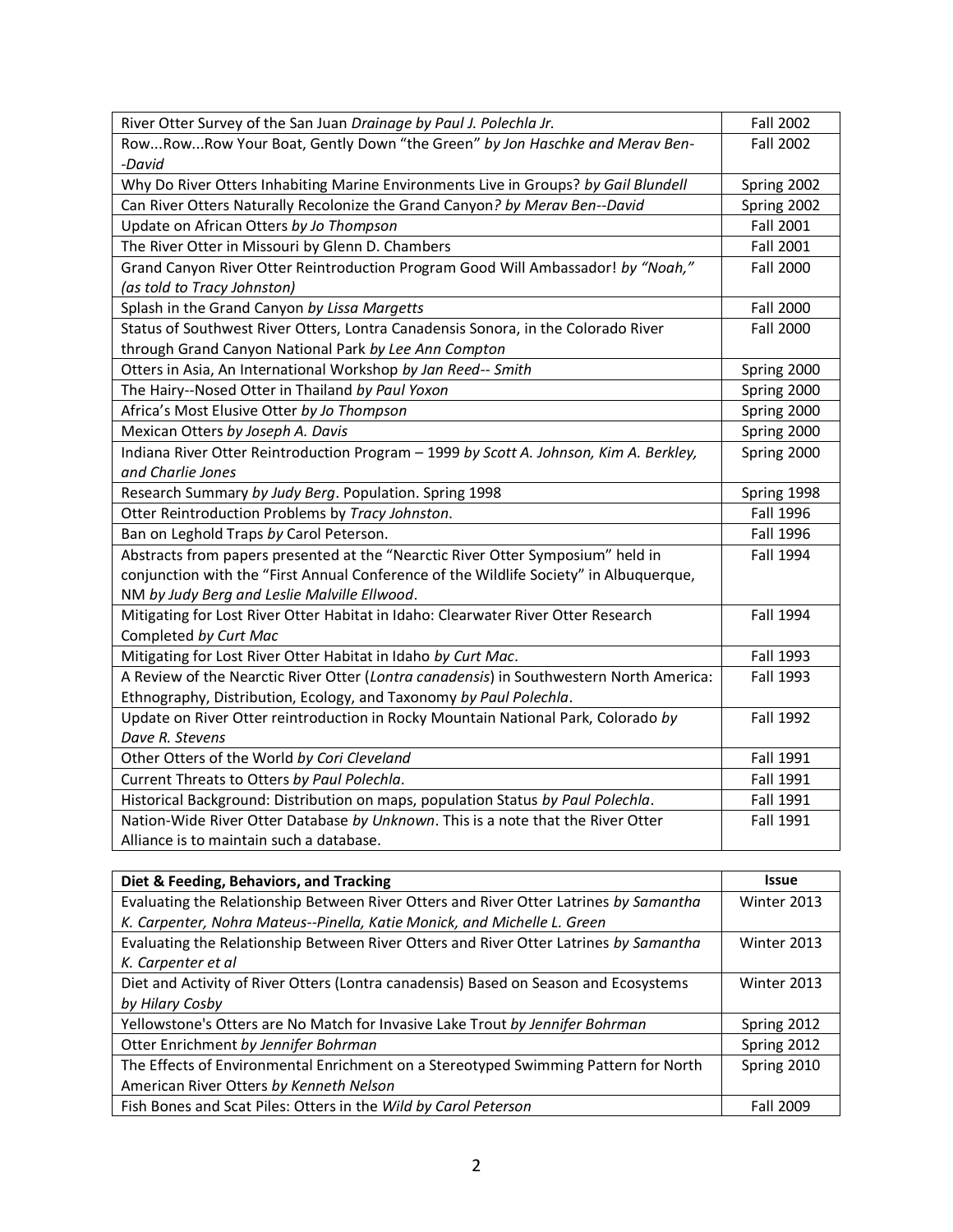| A Day in the Life of a Marine Biologist: Tracking Sea Otters off the California Coast (II) by<br>Tania M. Larson | Spring 2009      |
|------------------------------------------------------------------------------------------------------------------|------------------|
|                                                                                                                  |                  |
| A Day in the Life of a Marine Biologist: Tracking Sea Otters off the California Coast (I)                        | Fall 2008        |
| by Tania M. Larson                                                                                               |                  |
| Habitat Selection of River Otters in the Alberta Pacific Forest by Chris Dejardins                               | Spring 2007      |
| Adaptation to High Altitude Diving: Can River Otters Switch from Cutthroat to Lake                               | Fall 2005        |
| Trout? by Jamie Crait                                                                                            |                  |
| Feeding Ecology of the Sea Cat in Southern Chile by Claudio Delgado                                              | Spring 2005      |
| How Important are Yellowstone Cutthroat Trout to River Otters? by Jamie R. Crait and                             | Fall 2004        |
| Meray Ben--David                                                                                                 |                  |
| Food Habits of the North American River Otter by Heidi Hansen                                                    | Fall 2003        |
| River Otters, Cutthroat Trout, and Their Future in Yellowstone National Park by Jamie                            | Fall 2002        |
| Crait                                                                                                            |                  |
| Population Survey for River Otters in Rocky Mountain National Park by Jason Herreman                             | Spring 2002      |
| and Meray Ben--David                                                                                             |                  |
| Tracking Tips Otters and Other Critters by Paul Polechla Jr.                                                     | Fall 2001        |
| North American River Otter Diet by Judy Berg                                                                     | <b>Fall 2000</b> |
| Otters That Live In, Not On, A Bank by David R. Modder                                                           | Spring 2000      |
| Otter Slides by Judy Berg                                                                                        | <b>Fall 1999</b> |
| Diet On the Trail of the River Otter by Paul Polechla, Jr.                                                       | Spring 1999      |
| On the Trail of the Common otterThe European Connection by Paul J. Polechla, Jr.                                 | Spring 1998      |
| Tracking Otters by Judy Berg. Diet & Feeding, Behaviors, and Tracking. Fall 1996                                 | Fall 1996        |
| Agonistic behavior of a Mew gull (Larus canus) towards a Nearctic River Otter (Lontra                            | Fall 1993        |
| canadensis) in Western Alaska by Paul Polechla, Yan-Ju Alaginar, and Steven Whiteman.                            |                  |
| Tracking Tips by Unknown                                                                                         | Fall 1993        |
| Ongoing Study of River Otters in Rocky Mountain National Park by Unknown                                         | Fall !993        |
| A California Otter Behavior Study by Scott Shannon.                                                              | <b>Fall 1992</b> |

| People, Places, & Otters                                                           | <b>Issue</b> |
|------------------------------------------------------------------------------------|--------------|
| Taffi the Otter  The Otter that Loves Water by Zoe Bowers                          | Winter 2013  |
| The Marigold Chair by Zoe Bowers                                                   | Spring 2012  |
| The Search for a Perfect Otter Pond by Zoe Bowers                                  | Spring 2012  |
| An Industrial Oasis for Otters by Kelly Davidson Chou                              | Spring 2011  |
| Traveling with Otters (Santa Barbara Zoo) by Julia McHugh                          | Spring 2011  |
| Traveling With Otters (Omaha's Henry Doorly Zoo) by Diane Tomecek                  | Fall 2010    |
| The River Otter Alliance Turns Twenty by Carol Peterson                            | Fall 2010    |
| Update on the New Mexico Reintroduction by Rachel Conn                             | Spring 2010  |
| African Otters: Conservation in the Congo by Jo Thompson                           | Spring 2010  |
| Visit to The Wild Center in the Adirondacks by Carol Peterson                      | Fall 2009    |
| Behind the Scenes at Monterey Bay Aquarium by Diane Tomecek                        | Fall 2009    |
| Travelers Discover a New Species in Minnesota by David Tomecek                     | Spring 2009  |
| A Tale of Two Otters by Jodie Jackson                                              | Spring 2009  |
| Traveling With Otters (Toronto Zoo) Part II by David Tomecek and Diane Tomecek     | Spring 2009  |
| Traveling With Otters (Toronto Zoo) by David Tomecek and Diane Tomecek             | Fall 2008    |
| An Update From Missouri by Glenn Chambers                                          | Fall 2008    |
| Aquatic Ambassadors: River Otters are Poster Pups for Conservation by Julie Dunlap | Fall 2008    |
| Not Gone, Just Gone Ahead: In Memory of David Hamilton by Jo Thompson and Glenn    | Spring 2008  |
| Chambers                                                                           |              |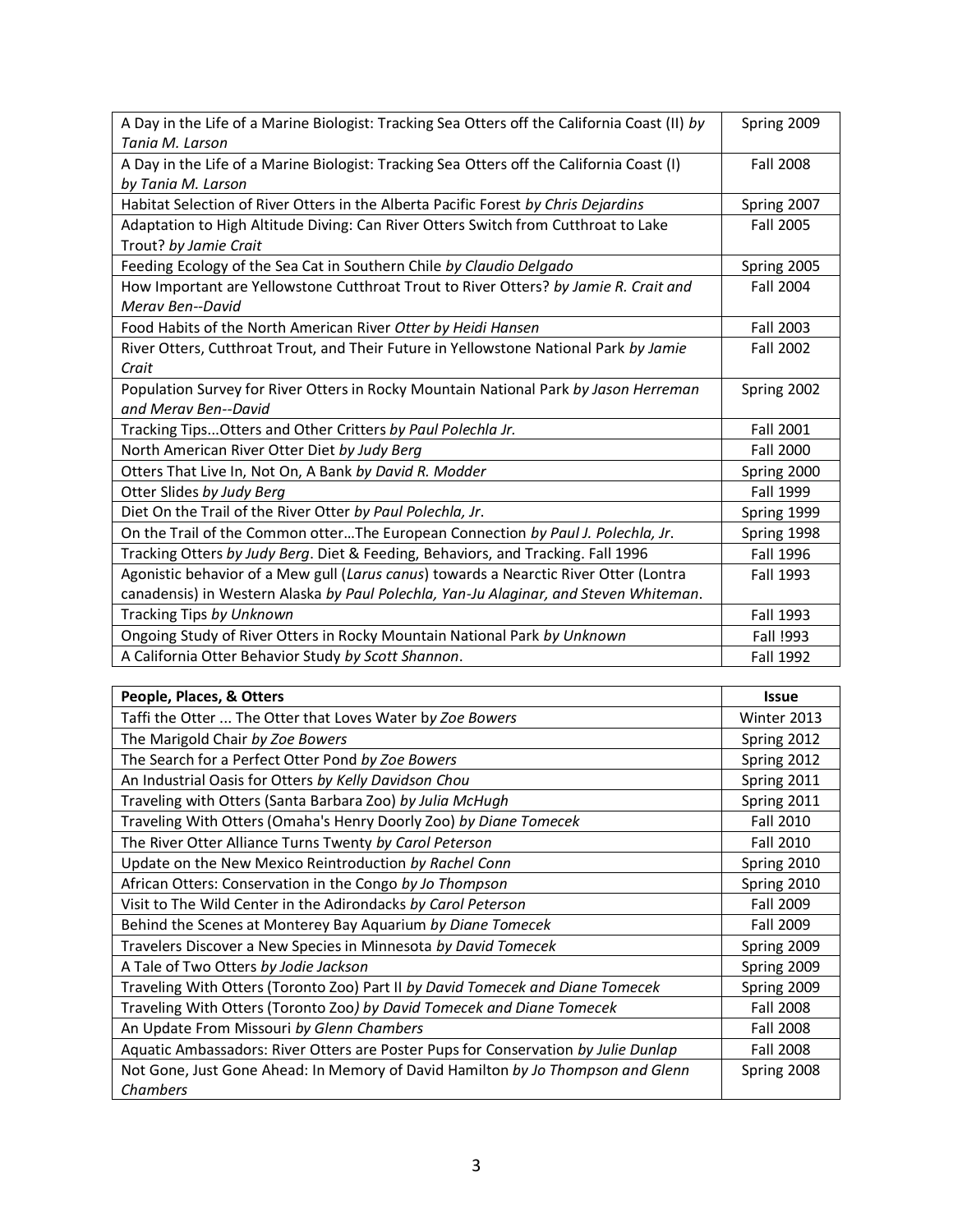| Wild about Otters by Carol Peterson and John Mulvihill                                   | Spring 2008      |
|------------------------------------------------------------------------------------------|------------------|
| Abandoned Sea Otter Regains Health by Terry Rodgers                                      | Spring 2008      |
| On the Docks in Monterey by Jason Watts                                                  | Spring 2008      |
| Traveling With Otters (Tampa's Lowry Park Zoo) by Diane Tomecek                          | <b>Fall 2007</b> |
| Otters Enjoy Retirement Too -- Part II by Glenn Chambers                                 | <b>Fall 2007</b> |
| Rare River Otter Sightings in the Wild by Carol Peterson                                 | Fall 2007        |
| Traveling with Otters (Dallas World Aquarium) by Diane Tomecek                           | Spring 2007      |
| Ramifications of a Chinese Fossil: Castoroacuda lutrasimilis from the Jurassic Period:   | Spring 2007      |
| Example of Convergent Evolution Toward an Otter--like Docodont by Paul Polechla          |                  |
| River Otters to Jam in New Mexico Rivers by Melissa Savage                               | Spring 2007      |
| Otters Enjoy Retirement Too -- Part I by Glenn Chambers                                  | Spring 2007      |
| Monterey Bay Aquarium Welcomes Two Freshwater Otter Pups                                 | Spring 2007      |
| Update from Chile: Marine Otters (Lontra felina) as an umbrella species, preliminary     | Spring 2006      |
| assessment in central--south Chile by Claudio Delgado--Rodríguez                         |                  |
| Eulogy to Frank Webb by Angie Berchielli                                                 | Spring 2006      |
| Otter Champion Corner -- Hélène Jacques by Jan Reed--Smith                               | <b>Fall 2005</b> |
| The Penobscot Otter by Samuel Drake                                                      | Spring 2005      |
| Otter Champion Corner -- Claus Reuther (in memoriam) by Jan Reed--Smith                  | Spring 2005      |
| Management and Reproduction of the Giant Otter at the Cali Zoo by German Corredor        | <b>Fall 2004</b> |
| Londoño & Natasha Tigreros Munoz                                                         |                  |
| Wild River and Sea Otter Experiences Along the Pacific Coast by Diane Tomecek            | <b>Fall 2004</b> |
| River Otters in Yellowstone National Park by J. Stahl and C. Reynolds                    | Spring 2004      |
| River Otter Study on Mount Desert Island, Maine by Carol Peterson                        | Fall 2003        |
| River Otter Photos from Colorado's Ocean Journey Aquarium by Eric Peterson               | Spring 2002      |
| Frank Webb, Otter Expert by Lissa Margetts                                               | Spring 2001      |
| Xena, the Warrior Princess Water Otter? by Janene Colby                                  | Spring 2001      |
| An Otter Called Sara by Christy Vanfraechem                                              | Spring 2000      |
| End of the World: Folk Tales of the Nimipoo by Eleanor B. Heady                          | Spring 1999      |
| Denver Zoo Otter's Past Travel by Carol Peterson.                                        | Spring 1998      |
| Are the Everglades forever? by Paul Polechla, Jr.                                        | Spring 1998      |
| North American River Otters: A Keeper's Perspective by Jan Reed-Smith.                   | Spring 1998      |
| Thirteen Otter Species by Tracy Johnston                                                 | Spring 1997      |
| Bayou Otter Farm by Carol Peterson                                                       | Spring 1997      |
| International Otter Survival Fund by Grace Yoxon.                                        | Spring 1997      |
| Exciting River Otter Encounter by Ann and Jim Feucht.                                    | Fall 1996        |
| Kylerhea Otter Haven by Jane Gerrard.                                                    | Fall 1996        |
| Otters on the Internet by Tracy Johnston                                                 | Fall 1996        |
| Update on the Proposed Bridge to the Isle of Skye, Scotland by Veronica Stevens.         | Fall 1994        |
| Otters in Scotland and the Controversy over the Isle of Skye Bridge by Veronica Stevens. | Fall 1993        |
| Report on the Delores River Ski Trip by Unknown                                          | <b>Fall 1992</b> |
| Previous River Otter Organization by Unknown.                                            | Fall 1991        |
| Other Otter Conservation Organizations by Unknown.                                       | Fall 1991        |

| <b>General Interest</b>                                                           | <b>Issue</b> |
|-----------------------------------------------------------------------------------|--------------|
| Non--invasive Reproductive Hormone Assessment Using Fecal Samples from Captive    | Spring 2012  |
| Eurasian Otters (Lutra lutra) by Emmelianna Bujak, Daphne Green, and William Holt |              |
| Prehistoric Otters Unearthed in Colorado by Jennifer Bohrman                      | Spring 2012  |
| The Monterey Bay Aquarium Sea Otter Research Project Monterey Bay Aquarium        | Spring 2011  |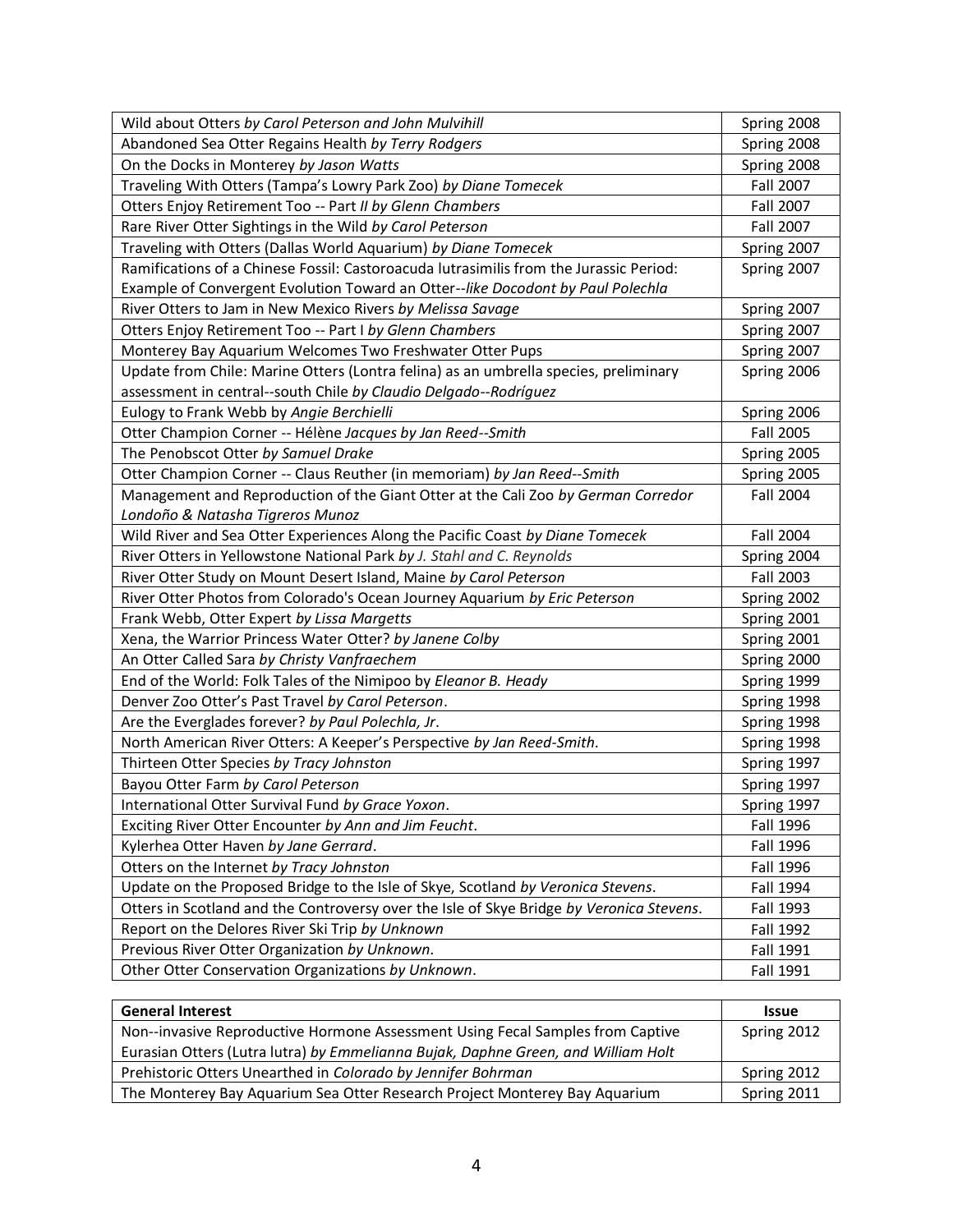| An Interview with Dr. Daniel Allen by Diane Tomacek                                     | Spring 2011      |
|-----------------------------------------------------------------------------------------|------------------|
| Ollie the Otter by Thomas M. Schneeberger                                               | Spring 2010      |
| Are North American River Otters Intelligent? by Dylon Patschke                          | <b>Fall 2008</b> |
| Proximity by Steve Foss                                                                 | Fall 2007        |
| There's an Otter in my Tub! by Zoe Bowers                                               | Spring 2006      |
| Colorado Watershed Assembly Seeks Special--Interest License Plate by John Mulvihill and | Spring 2006      |
| Carol Peterson                                                                          |                  |
| Seasons of the Otter - A Film Review by Tracy Johnston                                  | Fall 2005        |
| Otter Day: Walking for Conservation by Diana Sarmiento                                  | Spring 2005      |
| The Otter Spirit by Judy Berg                                                           | Spring 2005      |
| South America Zoo Receives Otter Education Grant by Jan Reed--Smith and Diana           | <b>Fall 2004</b> |
| Sarmiento                                                                               |                  |
| The Land Otter Totem Pole by Jo Thompson                                                | Fall 2003        |
| Lessons of the Yup'ik Eskimo Otter Mask by Paul Polechla Jr.                            | Fall 2003        |
| Otter Action Plan by Thomas Serfass                                                     | Fall 2003        |
| Predicting River Otter Locations with Geographic Information Systems by Merav Ben-      | Spring 2003      |
| -David, Department of Zoology and Physiology, University of Wyoming                     |                  |
| "Any Otters for Me?" by Tracy Johnston                                                  | Spring 2003      |
| Reproductive Physiology of Captive North American River Otter (Lontra canadensis)       | Spring 2003      |
| by Jan Reed--Smith & Helen Bateman                                                      |                  |
| Making it through the Winter by Bob Arnebeck                                            | Spring 2003      |
| A Second Chance for Llie by Margaret Ferguson                                           | <b>Fall 2002</b> |
| Otter Conservation Education Campaign in Africa by Jo Thompson                          | Spring 2002      |
| Otter Place Names: You "Otter" Go There by Paul J. Polechla Jr.                         | Spring 2002      |
| Searching for Otters (in the U.S.) by June Gerrard                                      | <b>Fall 2001</b> |
| Home At Last! by Dennis Money                                                           | Spring 2001      |
| Otters in the Office? by Nancy Mitchell                                                 | Spring 2001      |
| Remembering Why by Kurt Butkiewicz                                                      | <b>Fall 2000</b> |
| Responses of River Otters to Oil Contamination: A Captive Study by Merav Ben--David     | <b>Fall 2000</b> |
| Partnership From a book of Burmese Folk Tales by Helen G. Tracer                        | <b>Fall 2000</b> |
| Means to an End by Kurt Butkiewicz                                                      | Spring 2000      |
| AAZK and Otters by Jan Reed--Smith                                                      | Spring 2000      |
| The Feast for the Otter From The Fables of India by Joseph Gaer                         | Spring 2000      |
| Deep Alaskan Otter Ecology by Paul J. Polechla Jr.                                      | Spring 2000      |
| River Otter Trapping by Tracy Johnston                                                  | Spring 2000      |
| Wildlife Rehabilitation Center and Otter Habitat by Tracy Johnston                      | <b>Fall 1999</b> |
| When and Where to See Otters in Zoological Parks, Aquariums and Conservation Centers    | <b>Fall 1999</b> |
| by Jan Reed-- Smith                                                                     |                  |
| Winter Tales by Bob Arenbeck.                                                           | Spring 1999      |
| Otter Updates by Tracy Johnston                                                         | Spring 1999      |
| European River Otter Born in U.S. by Margi Deermain.                                    | Spring 1998      |
| Otter Updates by Tracy Johnston and Jan Reed-Smith.                                     | Spring 1998      |
| You Otter Know This by Jan Reed-Smith.                                                  | Spring 1998      |
| Otter Limerick by John Mulvihill.                                                       | Spring 1997      |
| Zoo Montana by Jay R. Kirkpatrick                                                       | Spring 1997      |
| Mountain Otter by John Mulvihill.                                                       | Fall 1996        |
| A Native American Otter Legend. Adapted from the long-tailed Bear and Otter Indian      | <b>Fall 1992</b> |
| Legends by Natalie M. Betting.                                                          |                  |